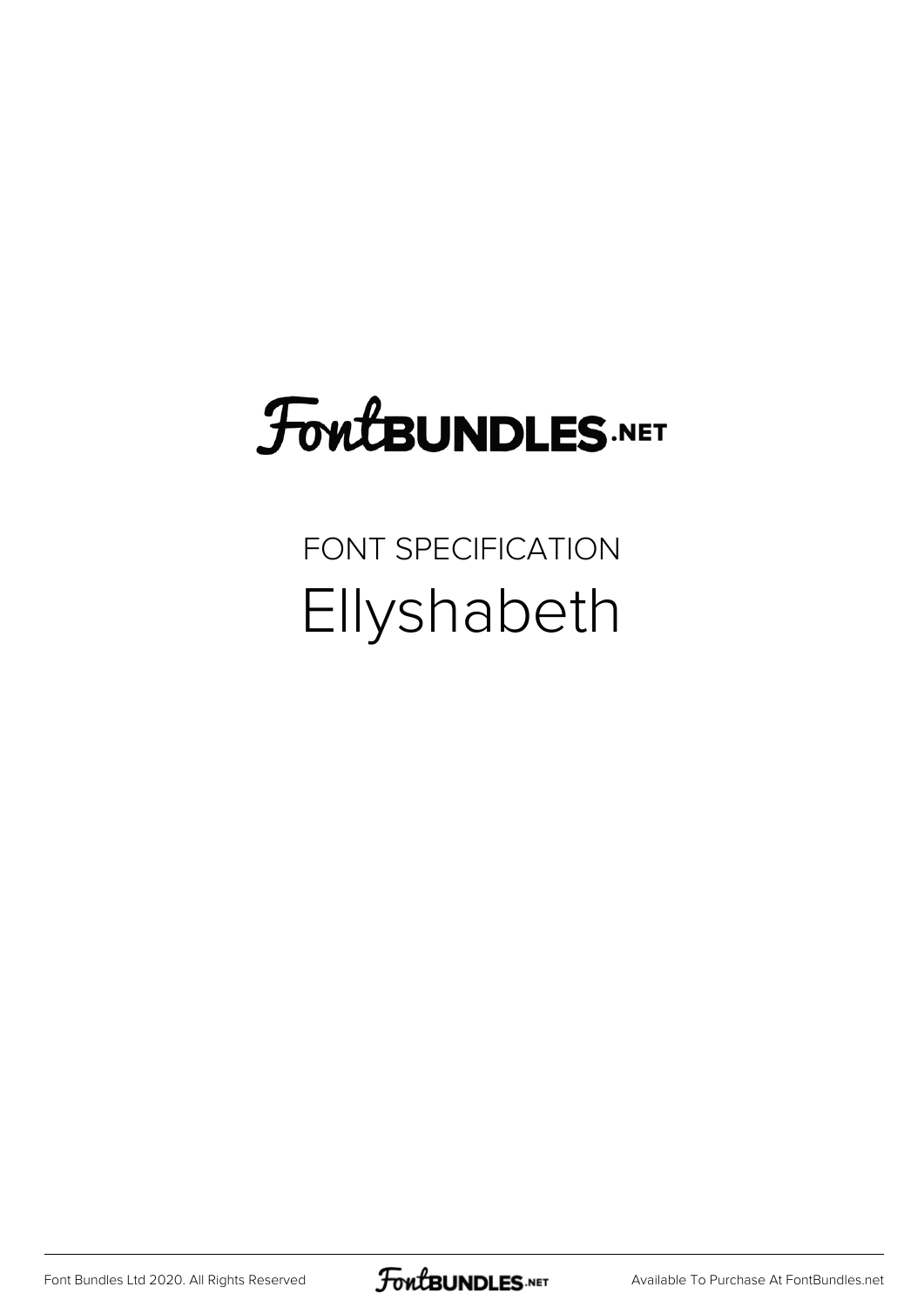## Ellyshabeth - Regular

**Uppercase Characters** 

 $GHHXKLP$  $\left(\right)$ ORSTUVNIXYZ

Lowercase Characters

abcdefghijklmnopqvstuvwxy2

**Numbers** 

0123456789

Punctuation and Symbols

 $\tag{ } \begin{array}{cccc} \text{\#} & \text{\#} & \text{\#} & \text{\#} \\ \text{\#} & \text{\#} & \text{\#} & \text{\#} & \text{\#} \end{array}$  $\therefore$   $\therefore$   $\leq$   $=$   $>$  ? [  $\overline{\phantom{a}}$ 

All Other Glyphs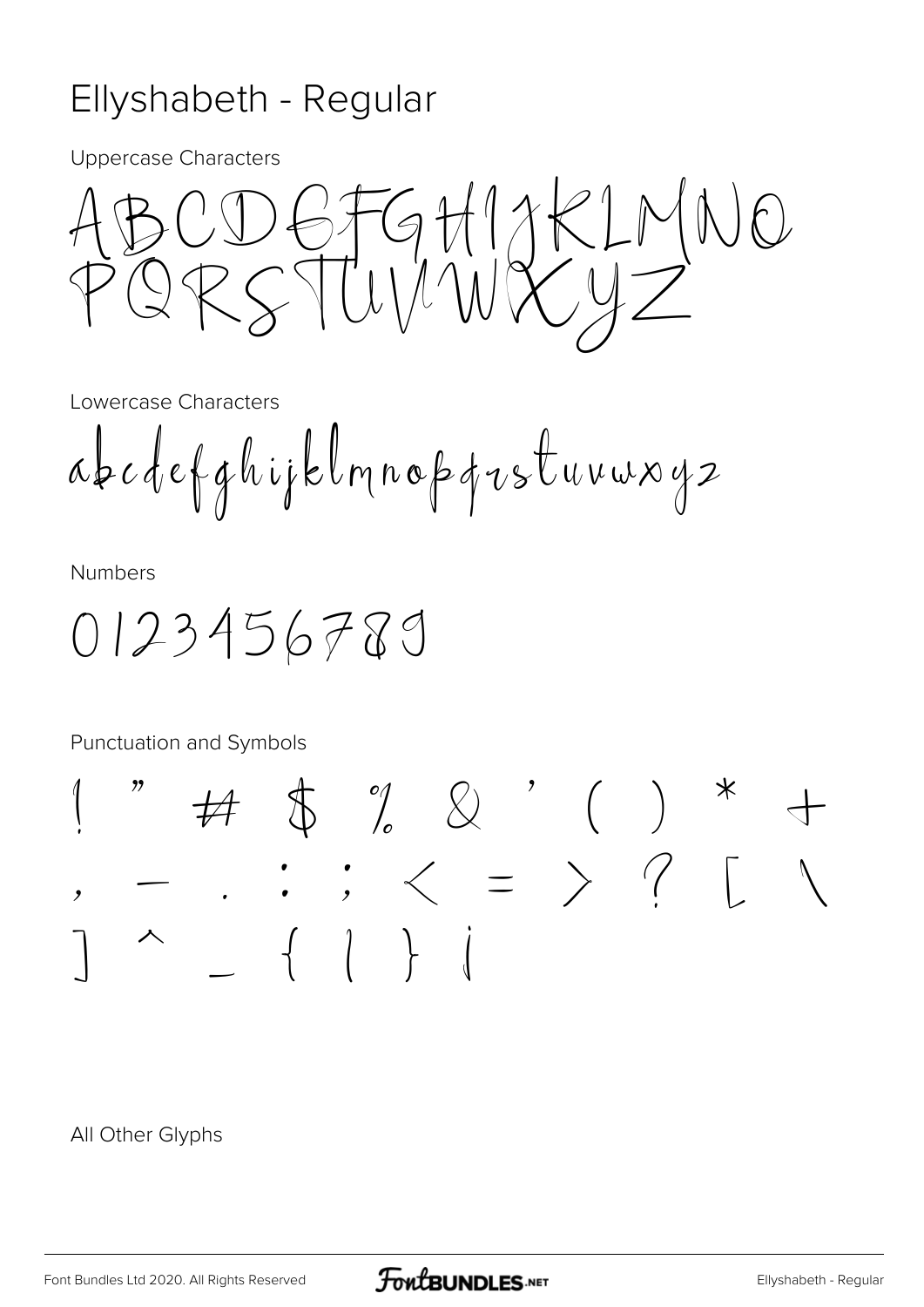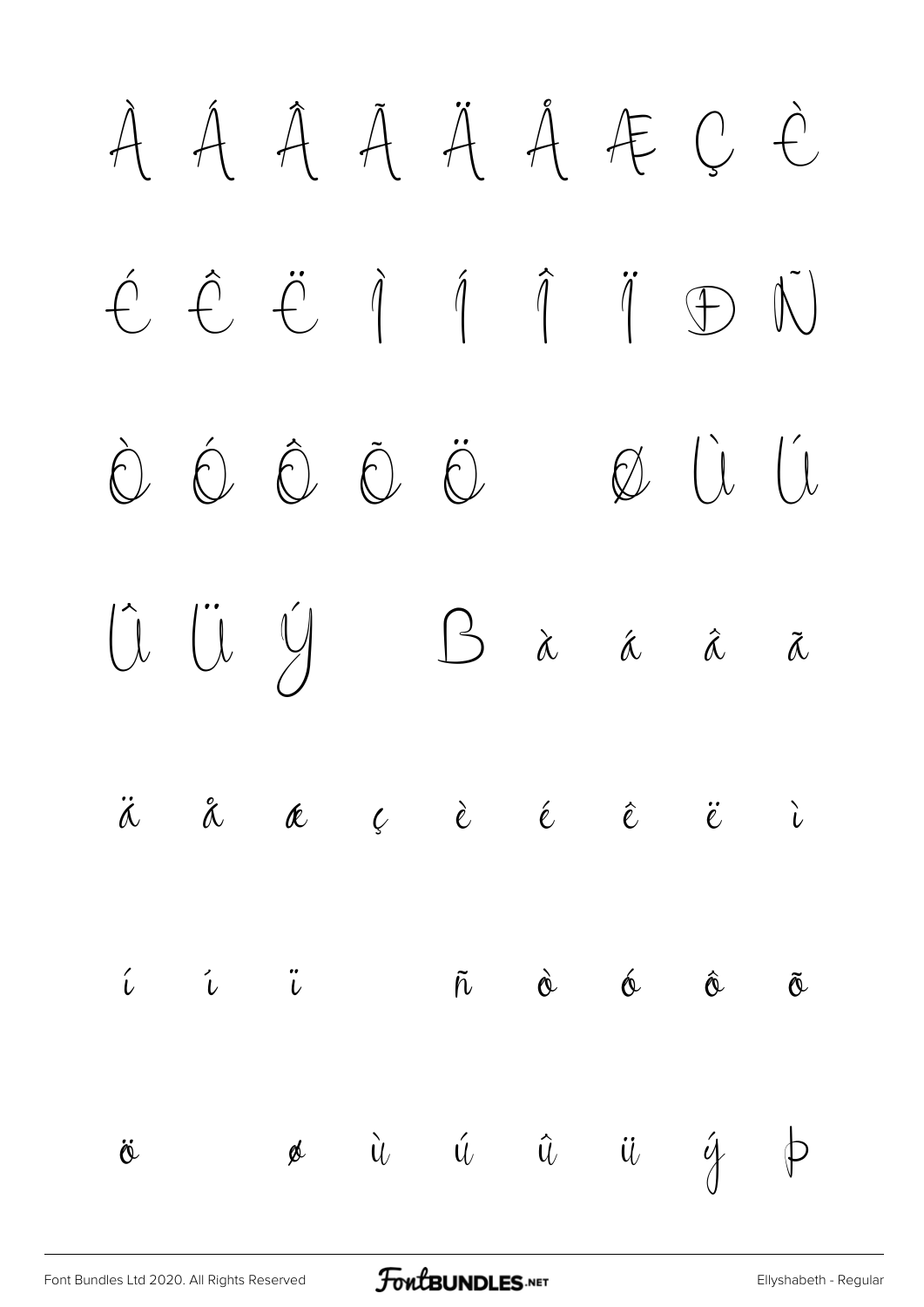$L$   $\zeta$   $\zeta$   $\zeta$   $z$   $Z$  $\ddot{q}$ 



 $\frac{1}{2}$  $\begin{array}{cccc} \begin{array}{cccc} \begin{array}{cccc} \bullet & \end{array} & \circ & \end{array} \end{array}$  $\frac{1}{2}$  $\overline{\phantom{a}}$ 

 $, ,$ 

 $\omega$   $\omega$   $\theta$   $\theta$   $\theta$   $\eta$   $\theta$ 

FontBUNDLES.NET